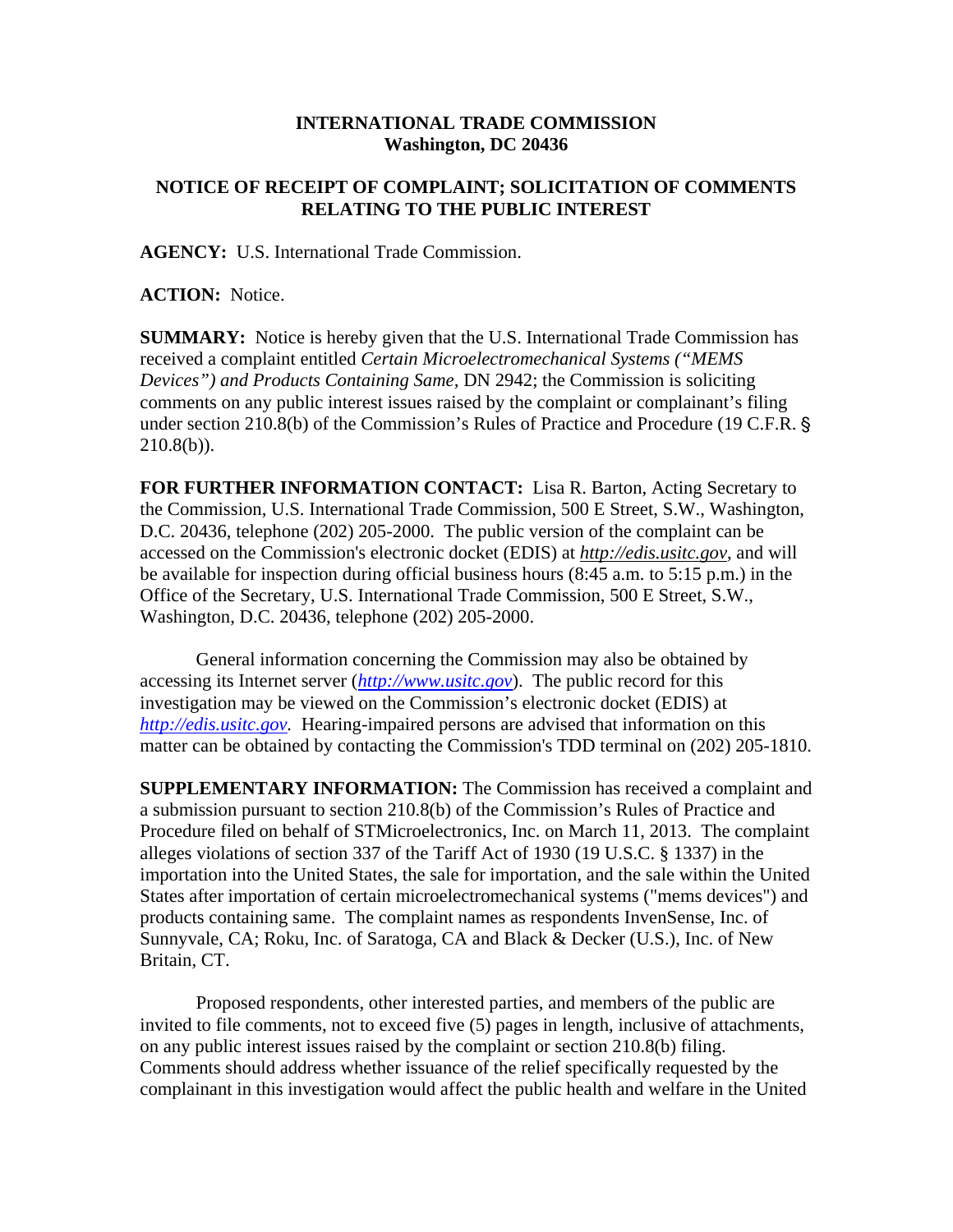States, competitive conditions in the United States economy, the production of like or directly competitive articles in the United States, or United States consumers.

In particular, the Commission is interested in comments that:

- (i) explain how the articles potentially subject to the requested remedial orders are used in the United States;
- (ii) identify any public health, safety, or welfare concerns in the United States relating to the requested remedial orders;
- (iii) identify like or directly competitive articles that complainant, its licensees, or third parties make in the United States which could replace the subject articles if they were to be excluded;
- (iv) indicate whether complainant, complainant's licensees, and/or third party suppliers have the capacity to replace the volume of articles potentially subject to the requested exclusion order and/or a cease and desist order within a commercially reasonable time; and
- (v) explain how the requested remedial orders would impact United States consumers.

Written submissions must be filed no later than by close of business, eight calendar days after the date of publication of this notice in the *Federal Register*. There will be further opportunities for comment on the public interest after the issuance of any final initial determination in this investigation.

Persons filing written submissions must file the original document electronically on or before the deadlines stated above and submit 8 true paper copies to the Office of the Secretary by noon the next day pursuant to section 210.4(f) of the Commission's Rules of Practice and Procedure (19 C.F.R. 210.4(f)). Submissions should refer to the docket number ("Docket No. 2942") in a prominent place on the cover page and/or the first page. (*See* Handbook for Electronic Filing Procedures, http://www.usitc.gov/secretary/fed\_reg\_notices/rules/handbook\_on\_electronic\_ filing.pdf). Persons with questions regarding filing should contact the Secretary (202-

205-2000).

Any person desiring to submit a document to the Commission in confidence must request confidential treatment. All such requests should be directed to the Secretary to the Commission and must include a full statement of the reasons why the Commission should grant such treatment. *See* 19 C.F.R. § 201.6. Documents for which confidential treatment by the Commission is properly sought will be treated accordingly. All nonconfidential written submissions will be available for public inspection at the Office of the Secretary and on EDIS.